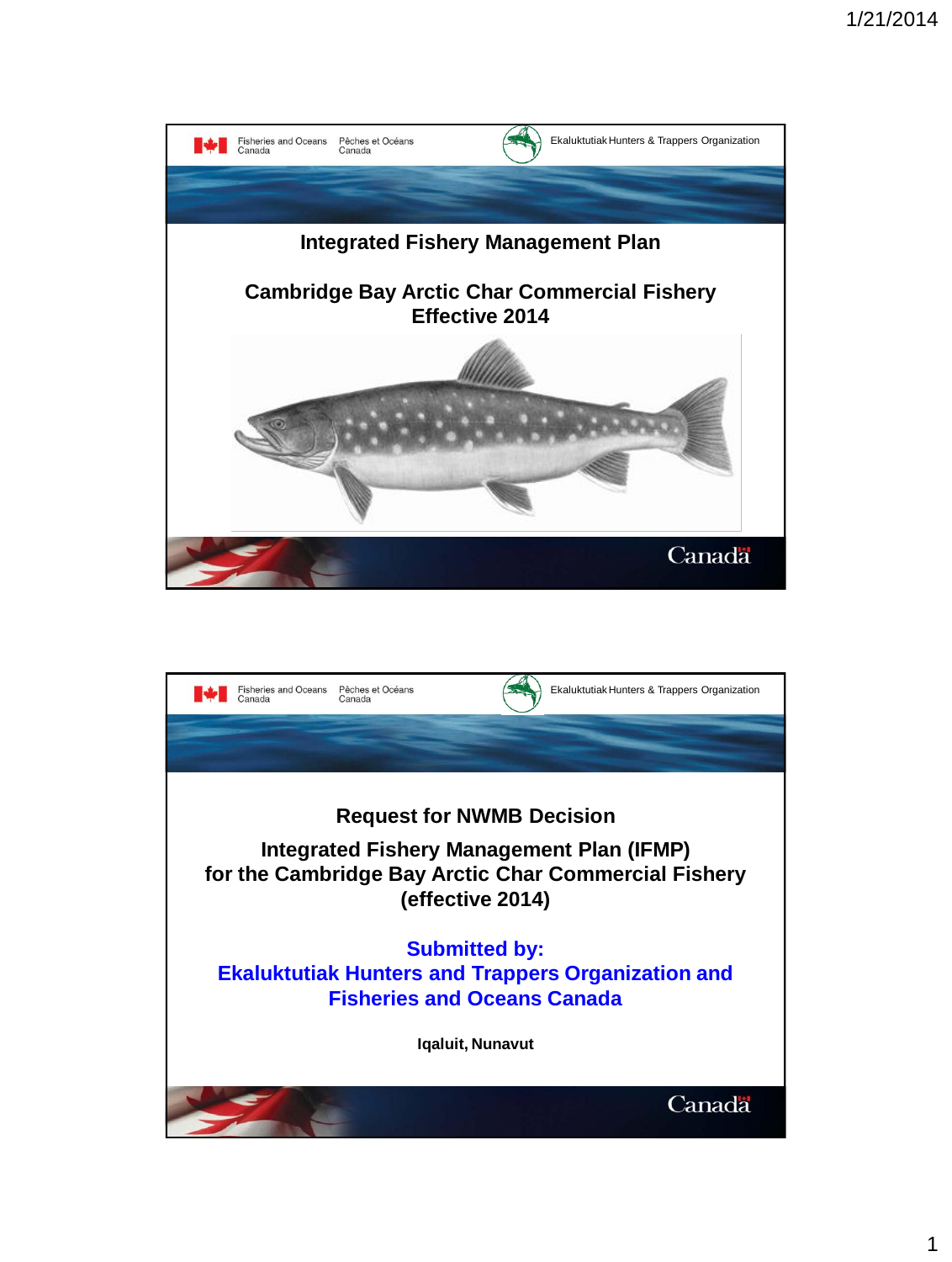

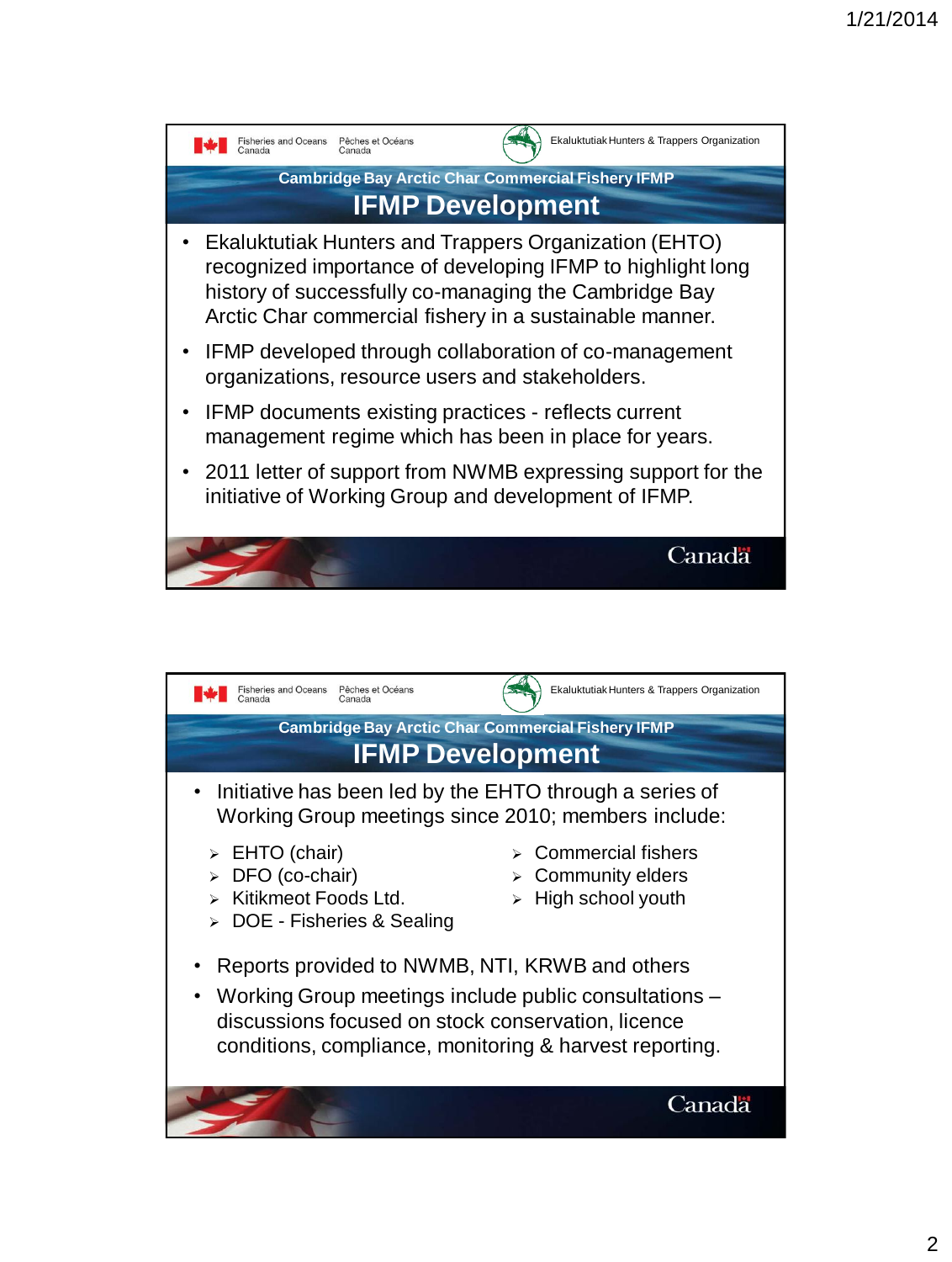

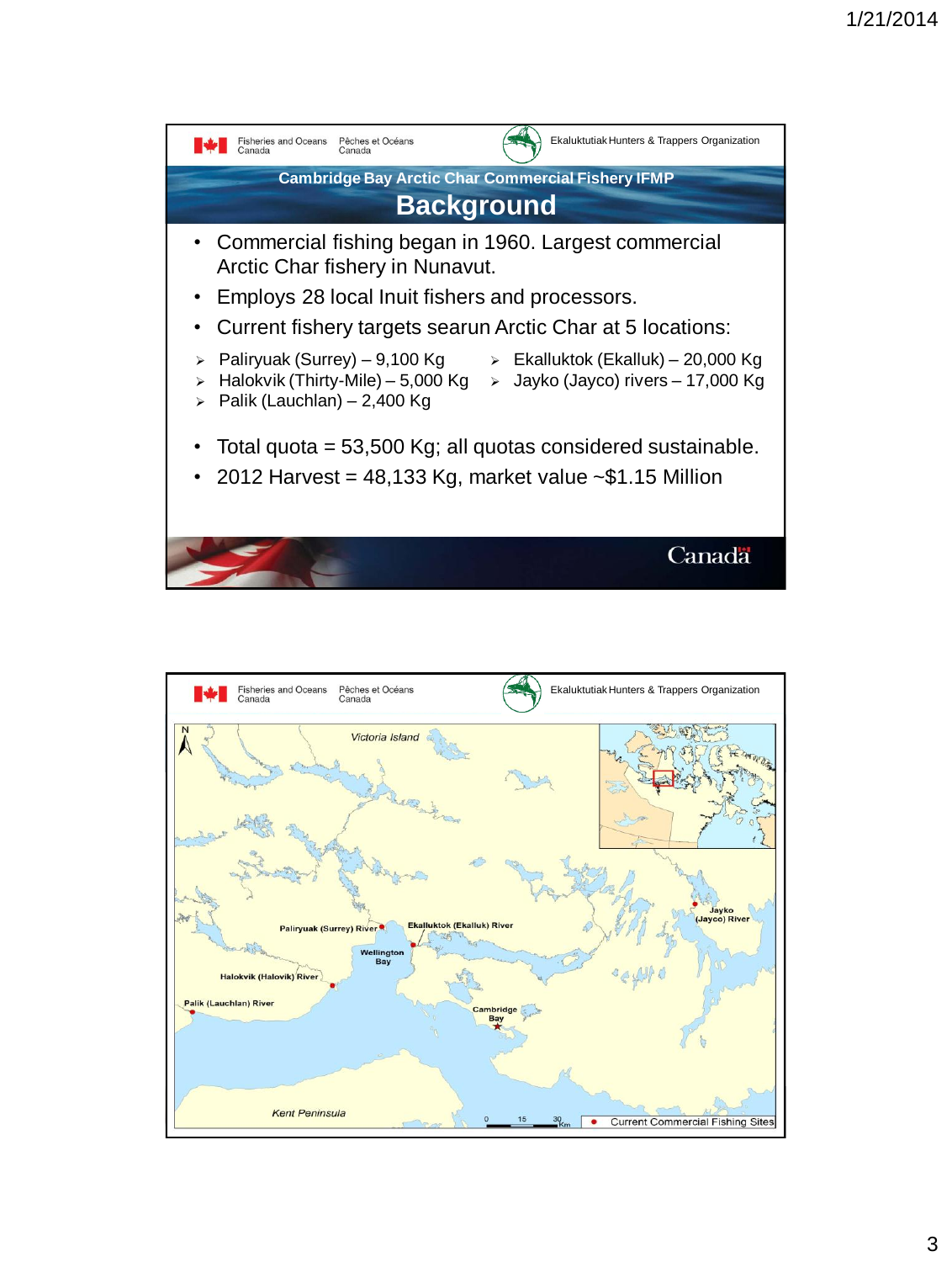

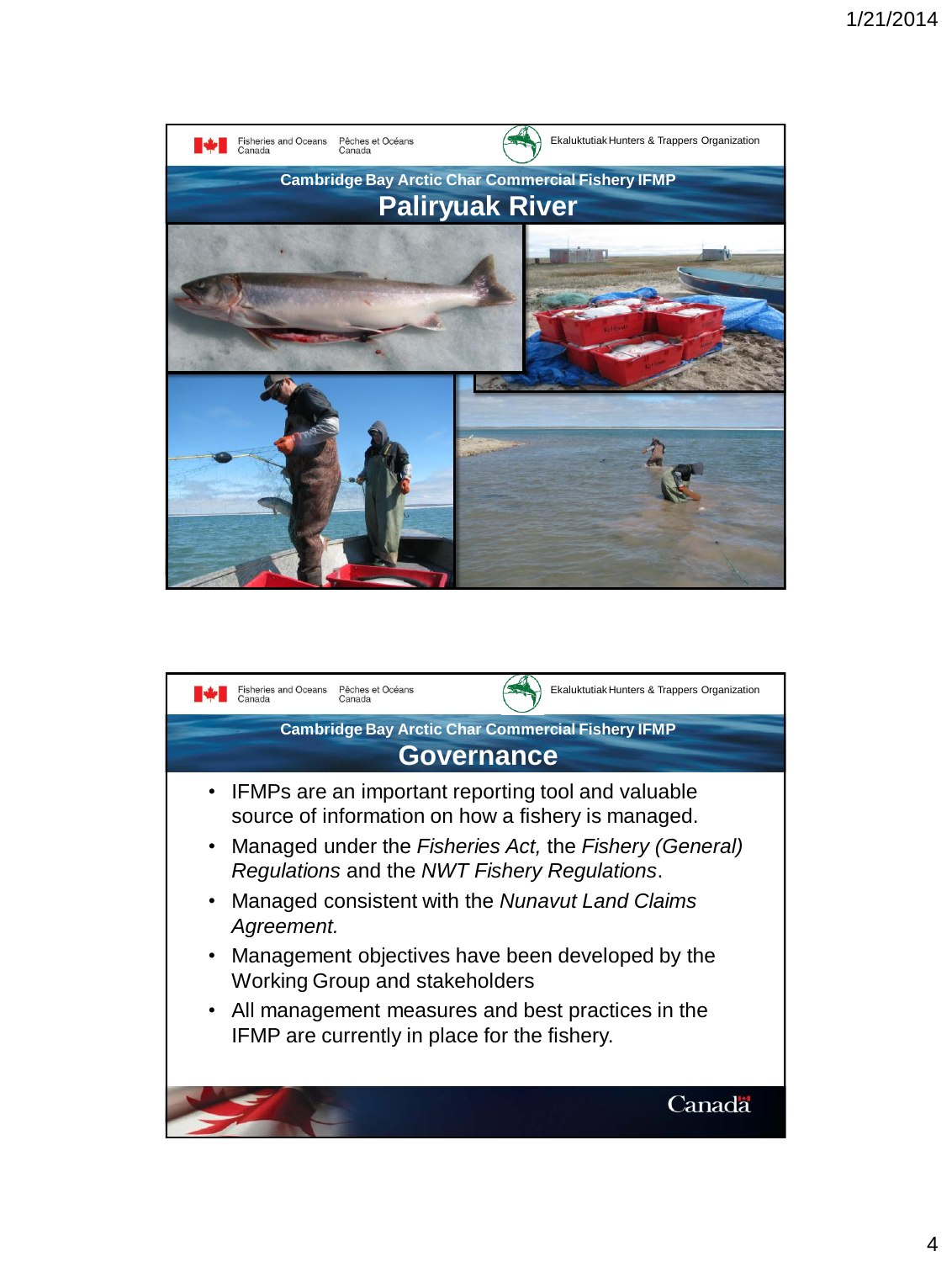

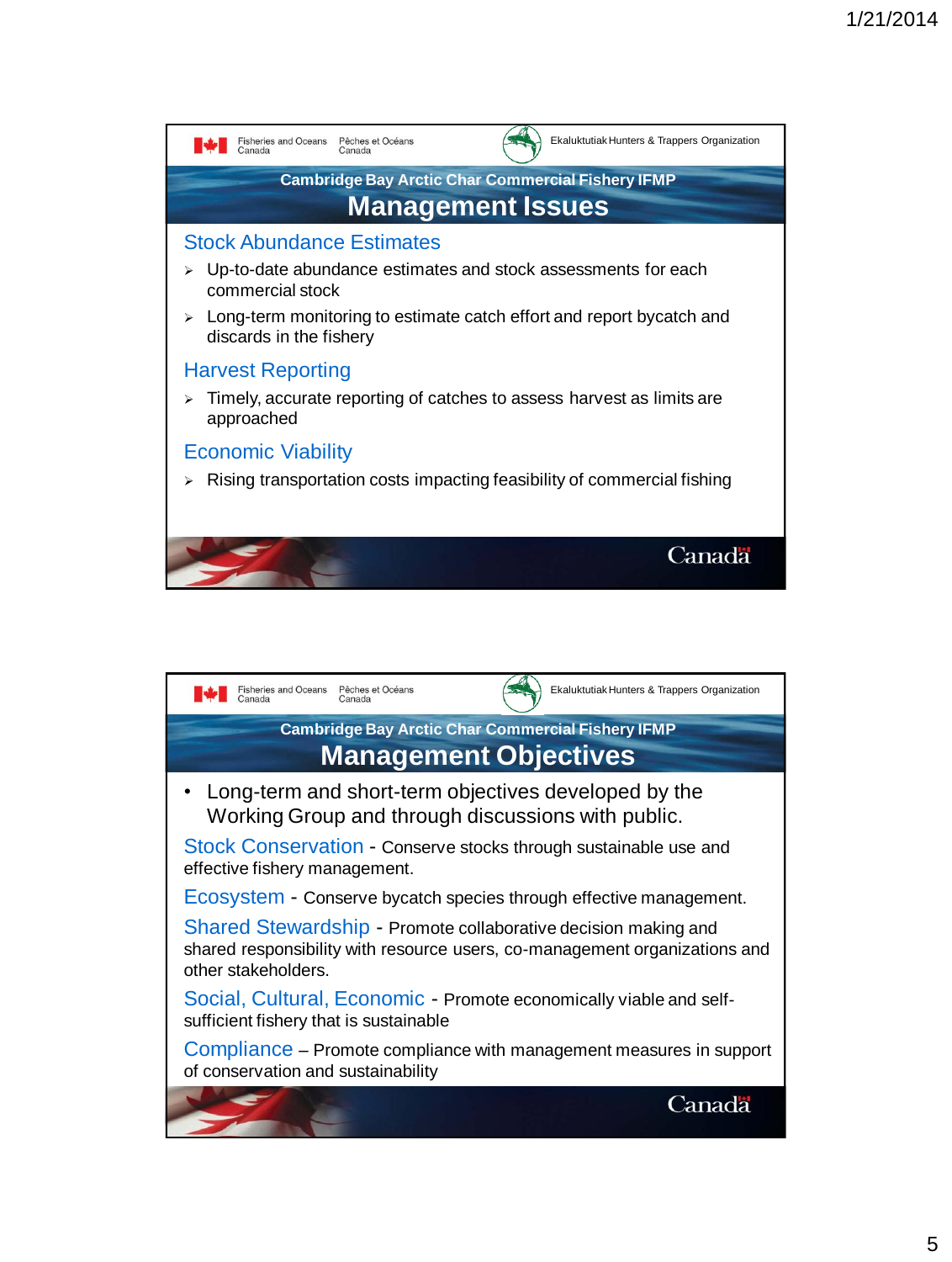

<span id="page-5-0"></span>